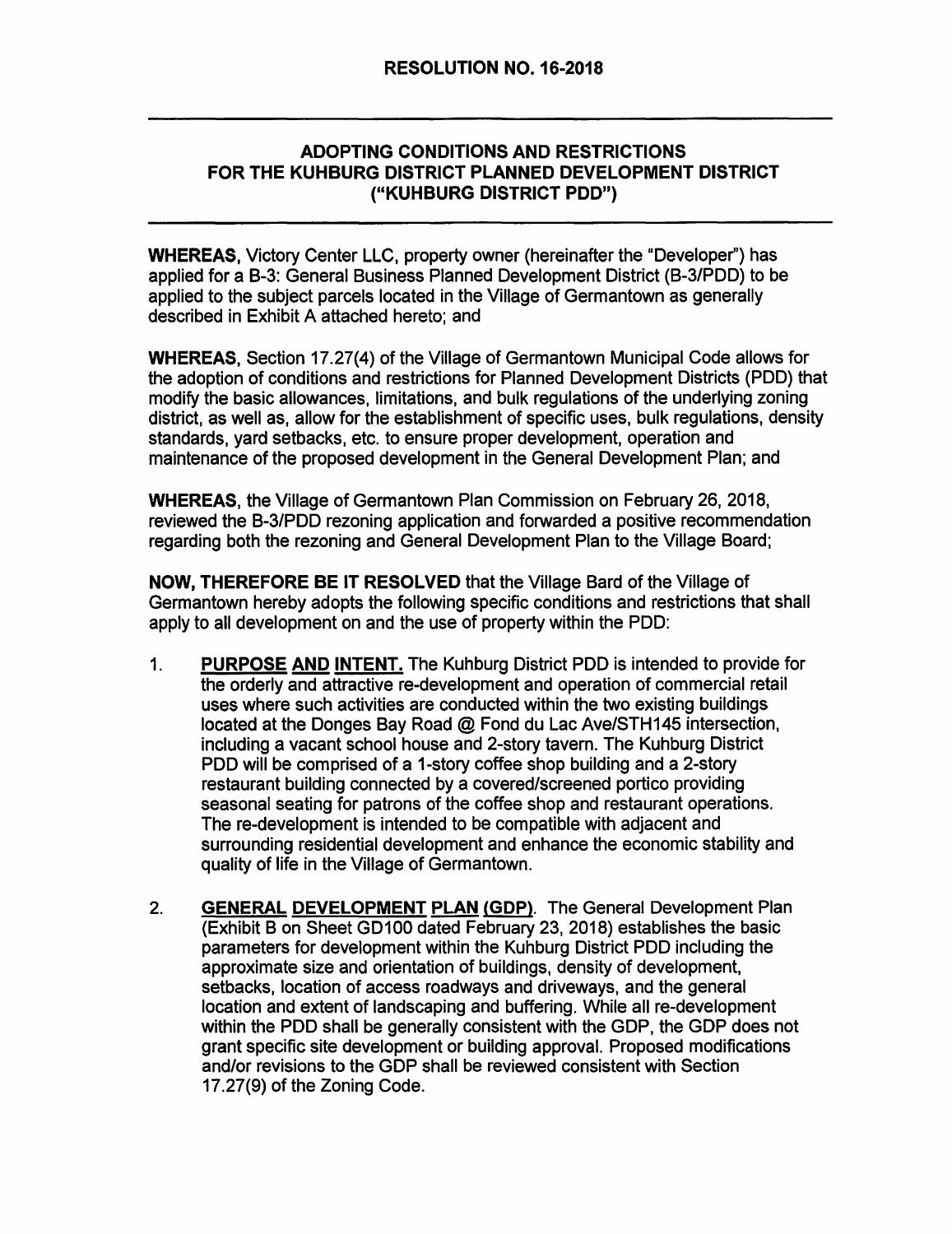Victory Center LLC "Kuhburg District" Planned Development District (PDD) Resolution No. 16-2018 Adopted March 5, 2018 Page 2 of 7

3. PERMITTED LAND USES. Permitted Principal, Accessory, Conditional and Temporary Uses allowed within the Kuhburg District PDD shall be as set forth in Section 17 .30 of the Zoning Code.

# 4. SITE PLAN APPROVAL REQUIRED.

- a. Consistent with the requirements of Section 17.27(5) through (7), all development within the Kuhburg District PDD shall be subject of detailed site development and building plans submitted for review and approval by the Plan Commission in accordance with the requirements and procedures in Section 17 .43 prior to issuance of a building permit. Unless otherwise amended by the Plan Commission, development shall be consistent with the site development and building plans approved by the Plan Commission on February 26, 2018, including the plans dated January 8, 2018 (including Sheets GI001, C101, E001, E002, E003, A101, A102, A103, A300 and A700), February 20, 2018 (including Sheets C102, C103, C104, AS100, AS101, A200, A201), and Sheet L100 (Planting Plan) dated February 16, 2018.
- b. Separate Site Plan review and approval by the Plan Commission is required for any additional or expanded parking lot improvements.

# 5. LANDSCAPING & BUFFER PLAN REQUIRED.

The Developer shall install additional landscaping along the north side of the property. The Developer should work with the Village Public Works Department and/or WisDOT to investigate the possibility of obtaining an easement for landscaping materials to be located in the right-of-way adjacent to the property and submit a revised plan for staff review and approval (if determined to be feasible). As an alternative, if landscaping cannot be installed in the ROW, the Developer should remove the two northernmost parking stalls on either side of the driveway entrance and replace them with landscaping if/when additional parking is constructed along the south side of the property in the future. A revised or supplemental landscaping plan shall be submitted to the Village Planner for review and approval prior to installation of additional landscaping not already subject of an approved landscape plan.

## 6. ACCESS.

Access to development within the Kuhburg District POD shall be to/from Donges Bay Road and Fond du Lac Avenue as shown on GDP.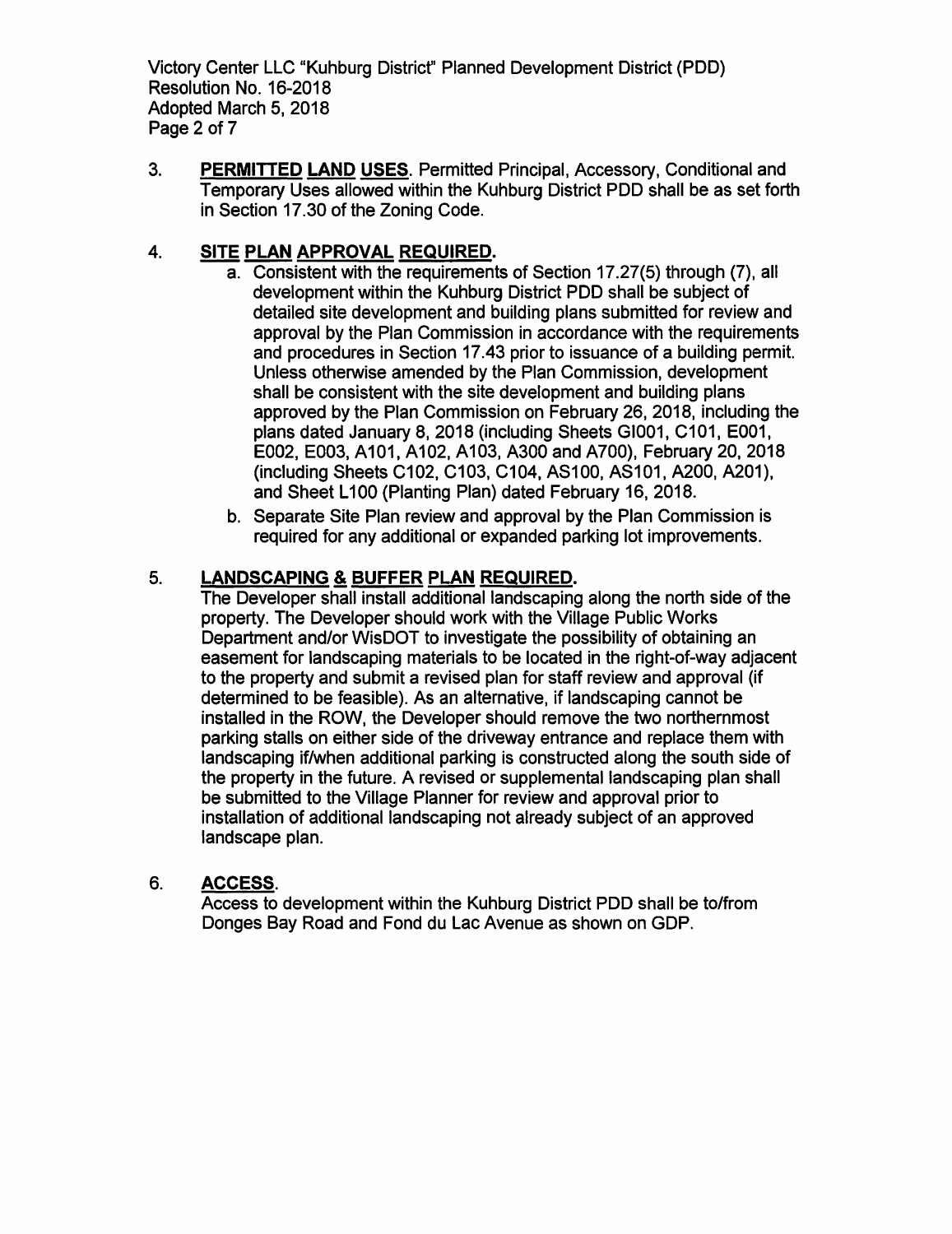Victory Center LLC "Kuhburg District" Planned Development District (PDD) Resolution No. 16-2018 Adopted March 5, 2018 Page 3 of 7

## 7. SITE DEVELOPMENT AND BUILDING REQUIREMENTS.

Unless otherwise set forth below, all site development and building 'shall be in accordance with the lot, building and other applicable bulk requirements set forth in the underlying B-3: General Business Zoning District and other applicable Zoning Code regulations.

- a. LOT AND BUILDING REQUIREMENTS
	- i. Lot Area (minimum) O acres
	- ii. Principal Building Setbacks (minimum)
		- 1. Front/Street yard O feet
	- iii. Parking Setbacks (minimum)
		- 1. Front/Street yard 4 feet
		- 2. Side vard 4 feet
		- 3. Rear yard 4 feet
- 8. PARKING. (see Section 17.45).
	- a. Setback Buffer (minimum) 4 sqft
	- b. Loading zones to be combined with parking lot aisle area
	- c. Stall Number (minimum) to be determined; discretion of developer based on actual stall count achievable; off-site parking can satisfy onsite parking demand subject to requirements under Section 17.45(5) of the Zoning Code.

#### 9. BUILDING MATERIALS.

The development sites and buildings will be designed, located and constructed with a consistent architectural theme, high-quality materials, landscaping, and in a manner that protects and preserves the existing environmental features consistent with current buildings located on the same site.

## 10. WASTE AND RECYCLING FACILITIES & ENCLOSURES.

All waste and recycling dumpsters shall be screened from all residential areas, public rights-of-way or adjacent properties.

#### 11. EXTERIOR LIGHTING.

The Developer shall be responsible for making any necessary adjustments, including supplemental shielding or fixture replacement, to the exterior polemounted light fixtures after installation to eliminate any glare or view of the light source affecting the residential neighbor to the west. The Developer shall contact and coordinate with said neighbor to resolve any complaints or issues with said lights impacting the residential property.

#### 12. SIGNAGE.

a. One (1) monument sign shall be permitted to be installed along Donges Bay Road as shown on the GDP. Two (2) monument signs shall be permitted to be installed along Fond du Lac Avenue/STH145. As shown on the GDP. All signs shall comply and be approved in accordance with the Village's sign regulations and reviewed and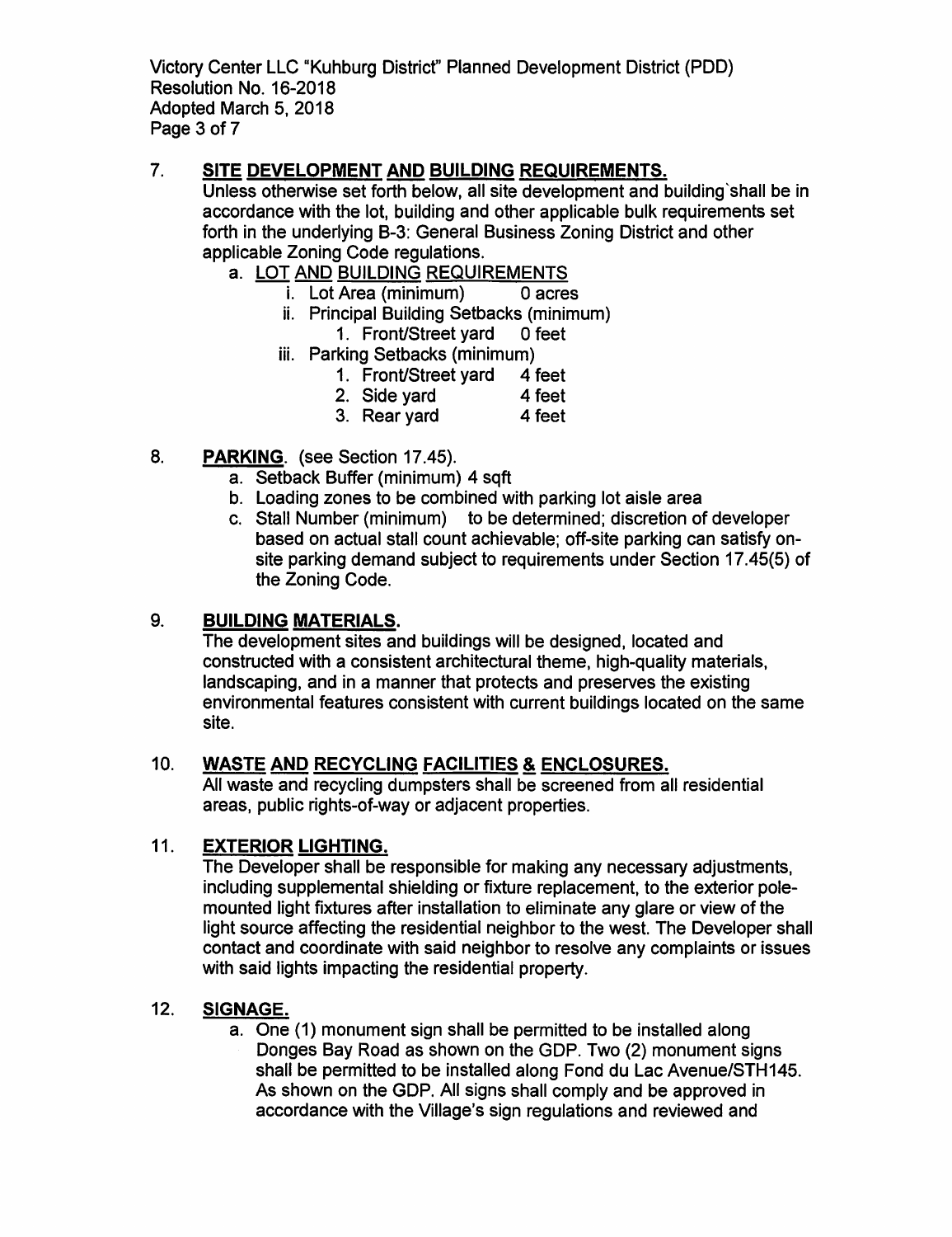Victory Center LLC "Kuhburg Districf' Planned Development District (POD) Resolution No. 16-2018 Adopted March 5, 2018 Page 4 of 7

- b. The minimum setback for all signs shall be O feet from the nearest point of the sign or sign mounting structure; no part of any sign shall extend into or over a public right-of-way or utility easement.
- c. Other signage, e.g. temporary signs, wall signs, etc. may be approved for each business operation consistent with the Village's sign regulations.

## 13. APPLICABILITY OF MUNICIPAL CODE.

Unless otherwise set forth herein, all other applicable zoning and development regulations contained in the Germantown Municipal Code (e.g. Shoreland-Wetland Zoning, Floodplain Zoning, Subdivision) shall apply to development and land use within the SC-POD. In the event a requirement, restriction or limitation set forth herein conflicts with a similar requirement, restriction or limitation found in another section of the Municipal Code, the most stringent requirement, restriction or limitation shall apply.

# 14. PARCEL COMBINATION REQUIRED.

A certified survey map (CSM) land combination shall be completed and approved to combine the two subject parcels and adjust the property line along the west boundary prior to issuance of any building permit(s) for building renovation. The CSM will need to include the parcels affected, including the residential parcel to the west. In the future, a CSM land combination may also be required to add additional land to the Kuhburg District for additional parking.

## 15. PARKING LOT/POD BOUNDARY EXPANSION.

At the time the Kuhburg District was created, the Developer presented two alternatives for providing additional parking to the south; both alternatives requiring the acquisition of additional land not included in the original Kuhburg District. Consequently, the Kuhburg District POD boundary will need to be expanded in the future if the Developer acquires additional land to accommodate an expanded parking area. Said POD boundary expansion shall be processed as a separate POD application in accordance with all requirements and procedures at that time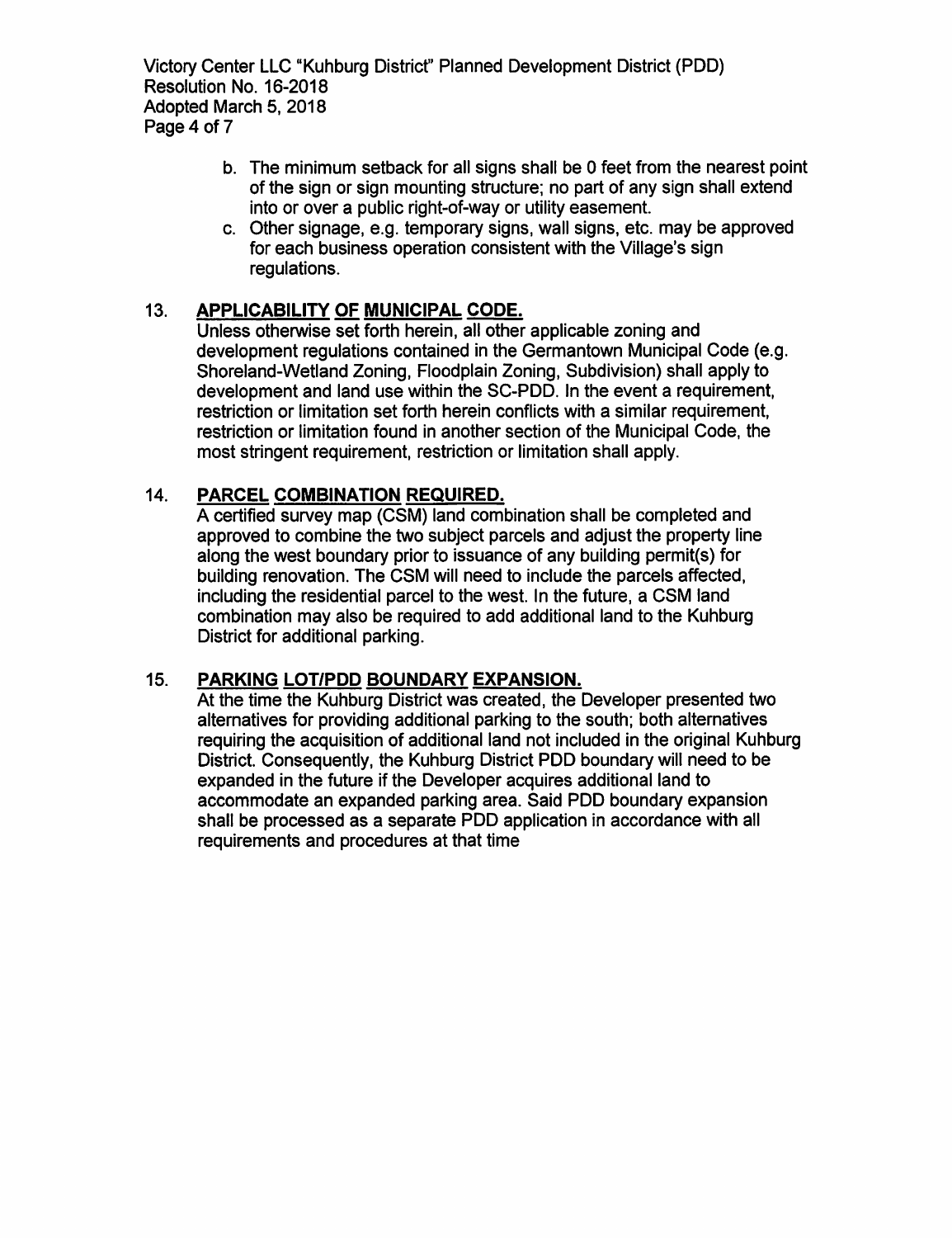Victory Center LLC "Kuhburg District" Planned Development District (POD) Resolution No. 16-2018 Adopted March 5, 2018 Page 5 of 7

Introduced by: *LA Kamund Li* 

Adopted: March 5. 2018

Vote: Ayes:  $\frac{1}{2}$  Nays: 1 *Recused: 2* 

Dean M. Wolter, Village President

**ATTEST:** 

Deanna L. Boldrey, WCMC/CMC Village Clerk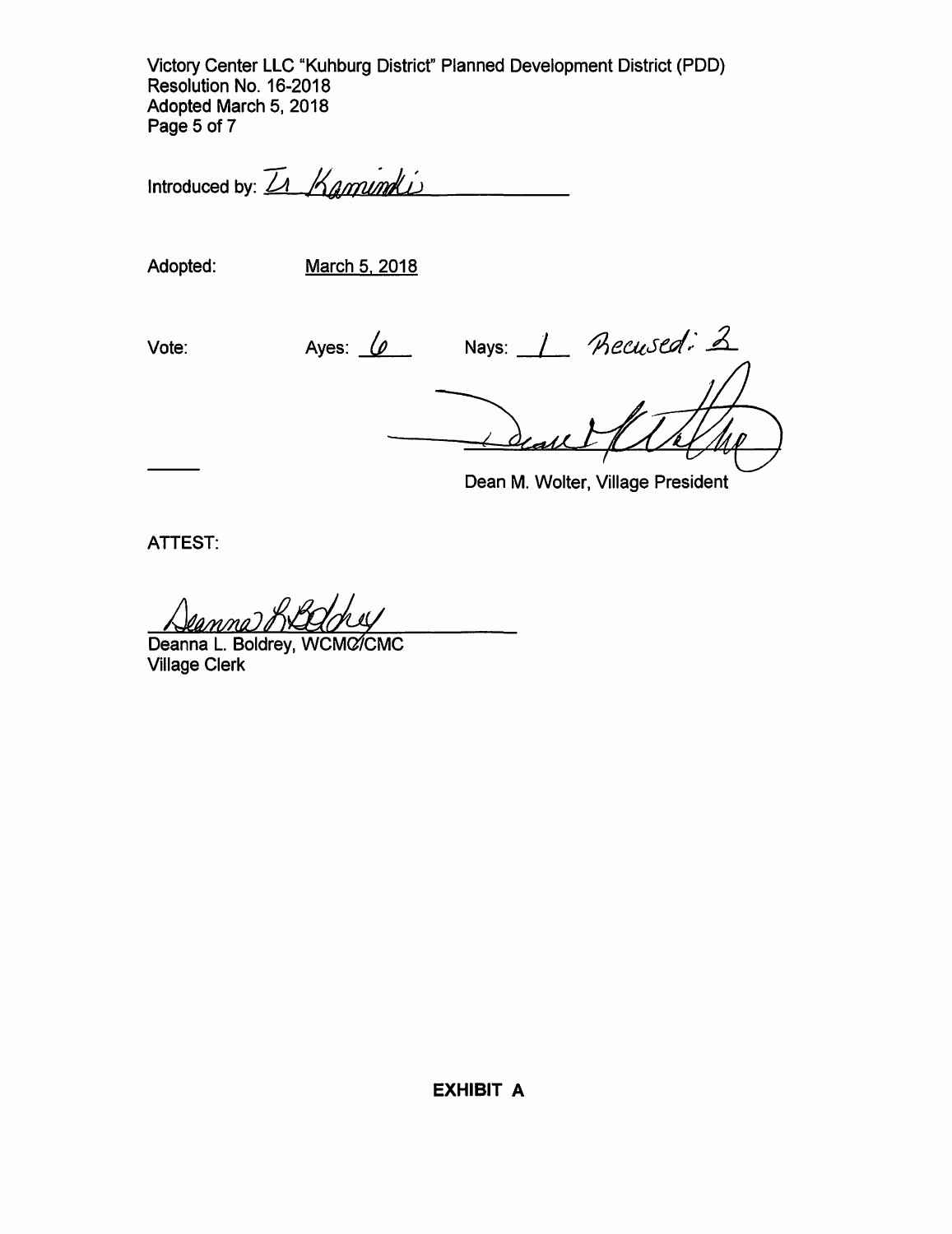Victory Center LLC "Kuhburg District" Planned Development District (PDD) Resolution No. 16-2018 Adopted March 5, 2018 Page 6 of 7

#### Kuhburg District Planned Development District (POD) Boundary Legal Description

#### Parcel #1 (north): W140 N10393 Fond du Lac Avenue (Tax Key #351-972)

Part of the NE 1/4 of the NE 1/4 of Section 35, Township 9 North, Range 20 East, Village of Germantown, Washington County, Wisconsin, which is bounded and described as follows: Commencing at the northeast corner of said Section 35; thence  $S$  00 $^{\circ}$ 06'29" E, along the east line of said NE 1/4, 99.00 feet; thence S 89°43'31" W, parallel with the north line of said NE 1/4, 33.00 feet to a point in the west right of way line of Fond du Lac Avenue, being the point of beginning of lands herein described; thence continuing S 89°43'31" W, parallel with said north line, 137.90 feet to a point in the east line of Lot 1of Certified Survey Map No. 4143 as recorded in the Washington County Register of Deeds Office in Volume 27 of Certified Survey Maps on pages 42-45, as Document No. 640922; thence N 00 $^{\circ}$ 06'23" W (recorded as N 01 $^{\circ}$ 26'22" W), 66.00 feet to a point in the south right of way line of Donges Bay Road; thence N 89°43'31" E, along said south right of way line of Donges Bay Road, 112.91feet; thence S 39°58'41" E, continuing along the south right of way line of Donges Bay Road, 38.99 feet to the intersection with said west right of way line of Fond du Lac Avenue; thence S 00°06'29" E, along said west right of way line of Fond du Lac Avenue, 36.00 feet to the point of beginning. Containing 8,799 sqft more or less.

#### Parcel #2 (south): W140 N10385 Fond du Lac Avenue (Tax Key #351-964)

Part of the NE 1/4 of the NE 1/4 of Section 35, Township 9 North, Range 20 East, Village of Germantown, Washington County, Wisconsin, which is bounded and described as follows: Commencing at the northeast comer of said Section 35;thence S 00°06'29" E, along the east line of said NE 1/4, 99.00 feet; thence S 89°43'31" W, parallel with the north line of said NE 1/4,33.00 feet to a point in the west right of way line of Fond du Lac Avenue, being the point of beginning of lands herein described; thence S 00°06'29" E, along said west right of way line of Fond du Lac Avenue, 70.00 feet; thence S 89°43'31" W, parallel with said north line of the NE 1/4, 137.00 feet to a point in the east line of Lot 1 of Certified Survey Map No. 4143 as recorded in the Washington County Register of Deeds Office in Volume 27 of Certified Survey Maps on pages 42-45, as Document No. 640922; thence N 00 $^{\circ}$ 06'23" W (recorded as N 01 $^{\circ}$ 26'22" W), 70.00 feet; thence N 89 $^{\circ}$ 43'31" E, parallel with said north line of the NE 1/4, 137.00 feet to the point of beginning. Containing 9,590 sqft more or less.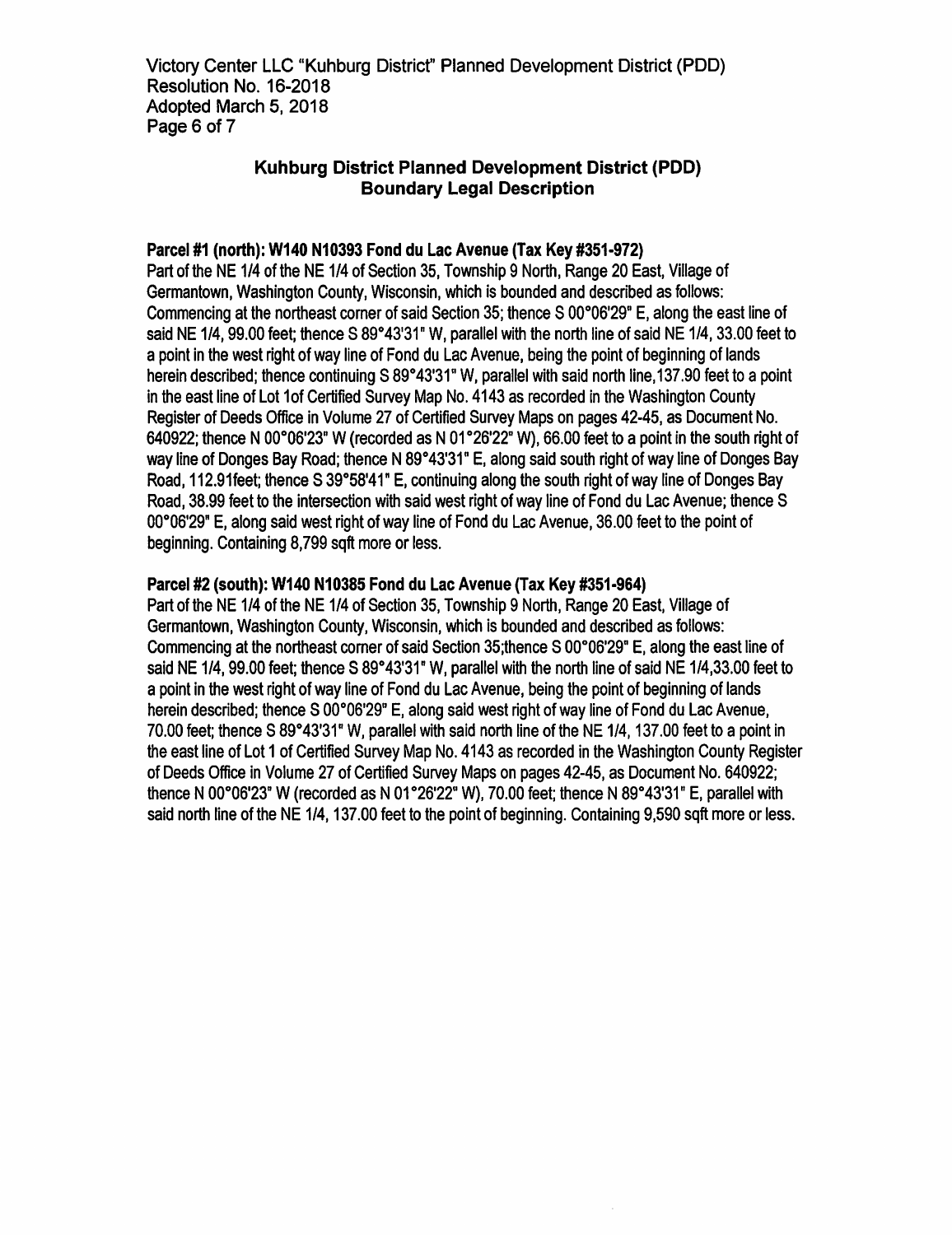# EXHIBIT B

# Kuhburg District Planned Development District (POD) General Development Plan

{Attach General Development Plan Dated February 23, 2018)